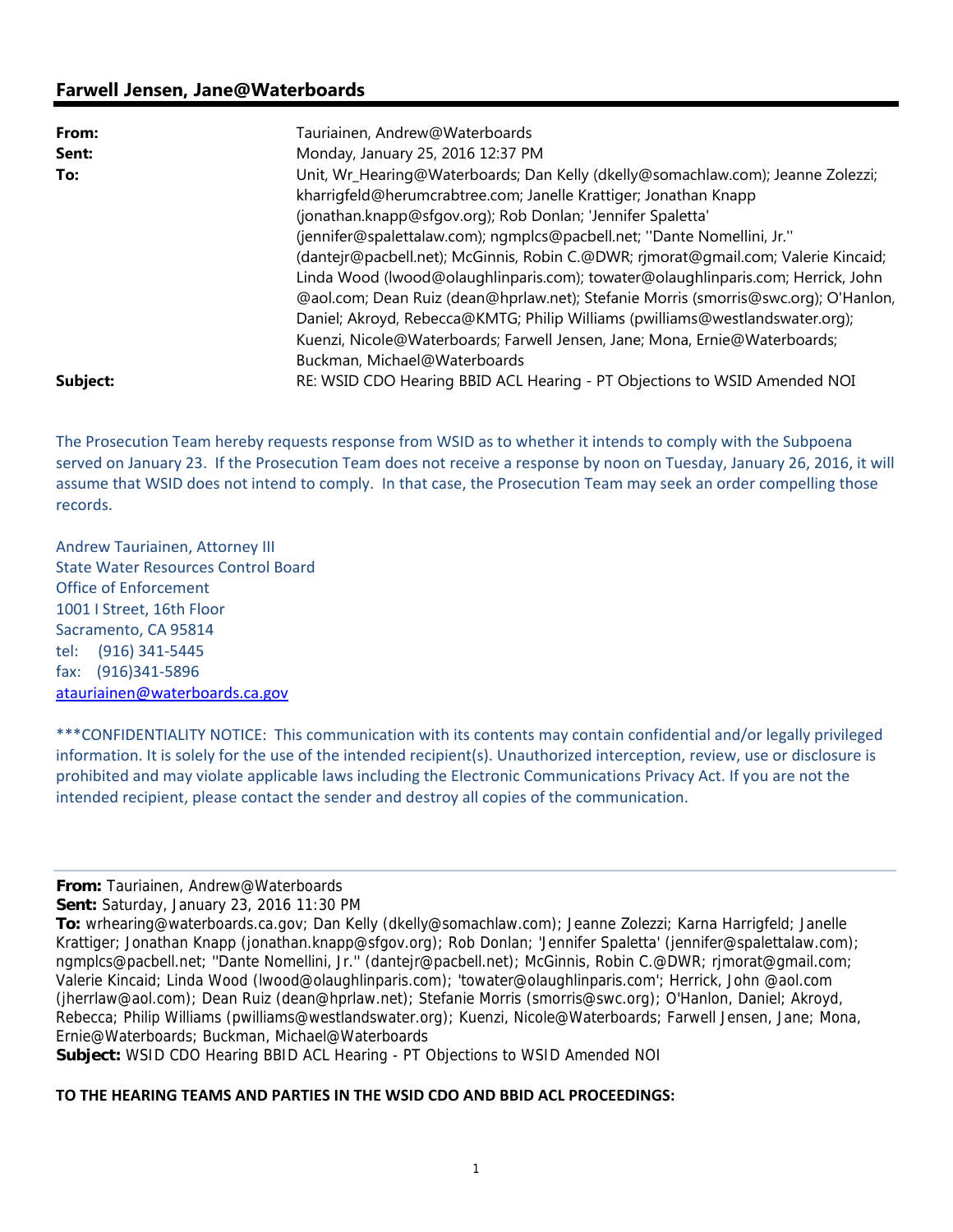The Prosecution Team objects to the Amended Notice of Intent to Appear submitted by the West Side Irrigation District (WSID) on January 19, 2015. WSID's Amended Notice of Intent to Appear lists Greg Young and Karna Harrigfeld, neither of whom were on WSID's original Notice of Intent to Appear in the WSID CDO matter. This is the first indication at any point in either the WSID CDO proceeding or the BBID ACL proceeding that WSID seeks to call Mr. Young or Ms. Harrigfeld as witnesses. The deadline for submitting the WSID CDO Notice of Intent to Appear was October 2, 2015. As a general matter, the Hearing Team should not allow any party to so blatantly disregard Hearing Notice deadlines.

### **Objection to Greg Young**

The Prosecution Team specifically objects to the addition of Greg Young because it appears that WSID seeks to add Mr. Young for the sole purpose of providing more time for his direct testimony. Mr. Young has been listed as a BBID witness in the BBID ACL proceeding since October 22, 2015. WSID has not submitted any testimony or exhibits for Mr. Young. Instead, WSID claims in its January 19 cover letter to have reached an agreement regarding sharing Mr. Young's testimony with BBID, and also claims to have a general coordination agreement with BBID, CDWA and SDWA regarding submittal of exhibits offered by any of those parties. If those parties have agreed to coordinate their witnesses and evidence, they should be required to coordinate their direct testimony and cross examination time, and be together subject to the same time limits imposed on the Prosecution Team or any of the other party groups. It would be prejudicial to the Prosecution Team and the other party groups to allow WSID, BBID, SDWA and CDWA others to expand witness examination time by agreeing to share witnesses and exhibits without also sharing time limits.

The Prosecution Team respectfully requests that the Hearing Team require WSID, BBID, SDWA and CDWA to coordinate their direct and cross examination time, and limit that time to the amount granted to the Prosecution team and any other party group. In the alternative, the Prosecution Team requests that the Hearing Team deny WSID's request to add Mr. Young as a witness. WSID would be able to elicit testimony from Mr. Young on cross examination, if so desired.

### **Objection to Karna Harrigfeld**

The Prosecution Team specifically objects to the addition of Karna Harrigfeld because the late addition seems to be aimed squarely at preventing the Prosecution Team from conducting effective discovery. Ms. Harrigfeld is an attorney at Herum\Crabtree\Suntag, and also apparently serves as WSID's general counsel. It is highly unusual for a party to place its attorney on the witness stand in a contested proceeding. Ms. Harrigfeld's proposed testimony covers a wide range of topics, including WSID's jurisdictional area, facilities, water right and operations. Government Code section 11513, subdivision (b), provides that parties may cross examine opposing witnesses on any relevant topic, whether or not that topic was part of the direct testimony. Moreover, when a party places its attorney on the witness stand, that party waives the attorney-client communication privilege, and the attorney waives the work product privilege where necessary to allow other parties to effectively prepare cross‐examination. (*Handgards, Inc. v. Johnson & Johnson* (1976) 413 F.Supp. 926, 929‐931.) Had WSID listed Ms. Harrigfeld as a witness in a timely manner, the Prosecution Team certainly would have sought discovery of her records, and likely sought deposition. At this late date, the Prosecution Team is severely prejudiced in its ability to prepare effective rebuttal or cross-examination of Ms. Harrigfeld.

The Prosecution Team respectfully request that the Hearing Team deny WSID's request to add Ms. Harrigfeld as a witness, and that the Hearing Team strike Ms. Harrigfeld's proposed testimony and referenced exhibits from WSID's proposed exhibits. In the meantime, the Prosecution Team has no choice but to serve the attached Subpoena *duces tecum* on Ms. Harrigfeld and WSID via this message. The Subpoena provides WSID ten working days to disclose the responsive documents, which is exceedingly fair given the rapidly approaching hearing date.

This message is served to the Hearing Team and the Parties in the BBID and WSID Service Lists.

Andrew Tauriainen, Attorney III State Water Resources Control Board Office of Enforcement 1001 I Street, 16th Floor